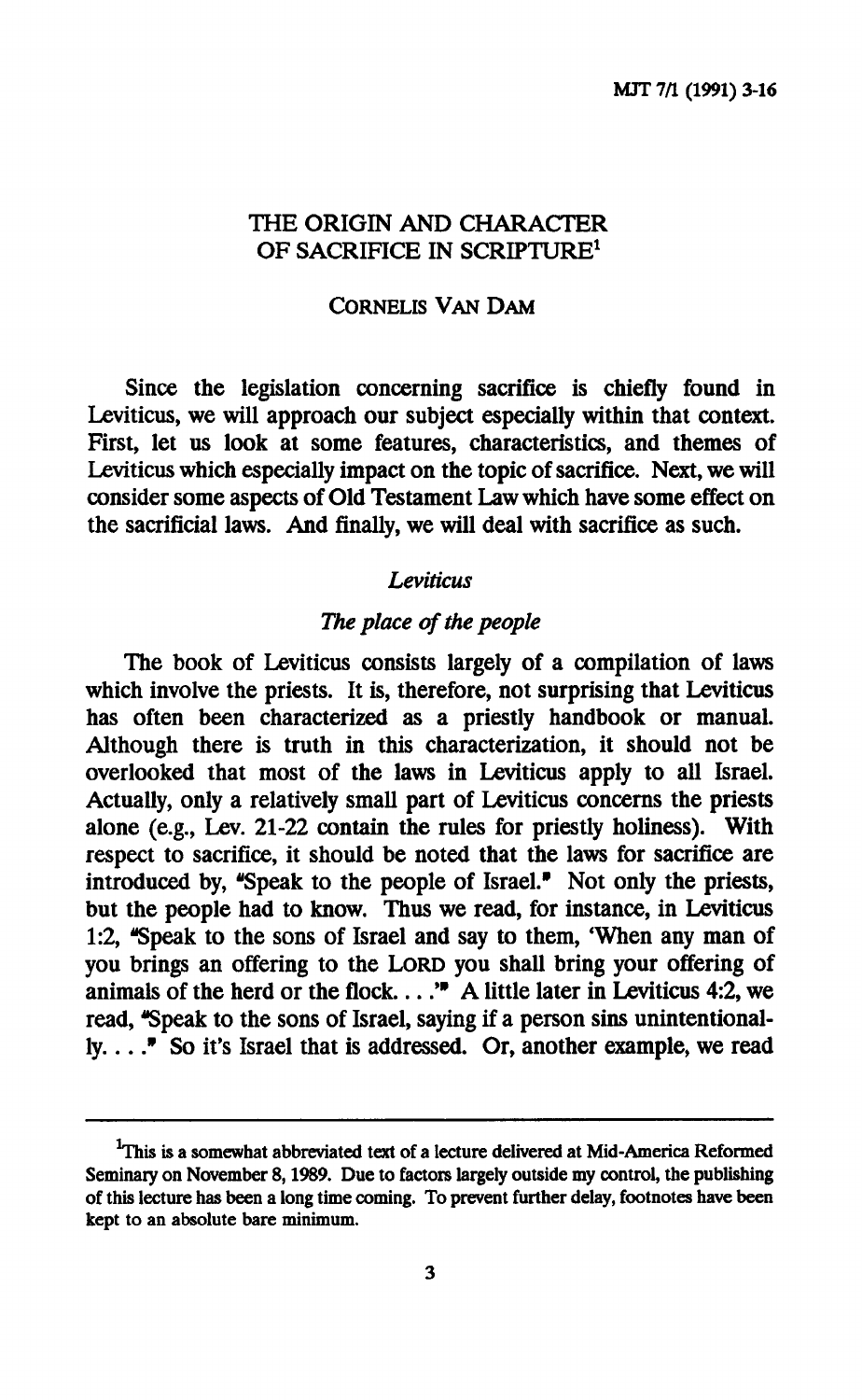**elsewhere in Leviticus 1-5, "If anyone. . . ." These laws were for everyone to note. That is very significant, for God did not want his people to be ignorant. The people had to know and they were entitled to be fully informed as to exactly what was expected of them as well as of the priests in the service of the LORD and his sanctuary. Did this service not deeply concern every true Israelite? Were they not a "kingdom of priests and a holy nation" (Ex. 19:6)?** 

**To underline this feature of the full involvement of the people in knowing the priestly regulations, one should be aware of the fact that this was radically different from the secrecy of priestly legislation found in the surrounding nations. There the priesthood had their secret writings to which only the initiated had access. Furthermore, they used their secret knowledge to look inside the sacrificial animal to see what the gods had to say. The divinatory arts of examining the liver in order to "read" the message of the gods was a jealously guarded secret and the priests did not want to share their knowledge with others. Such secrecy was not the case in Israel and certainly not with respect to sacrifice. Thus the description of Israel as a "kingdom of priests and a holy nation" is a very meaningful description. It sets Israel off from all the other nations round about, also with respect to sacrifice.** 

**The expression "kingdom of priests" also reminds us of how things used to be done with respect to sacrifice, namely, that the head of each household used to sacrifice to God. Think of Abraham, Isaac and Jacob; they took care of sacrificial ritual (Gen. 12:7-8; 13:18; etc.). Subsequently, the first boy was set apart as priest in the family. One can think of Exodus 13:2 where the LORD says, "Consecrate to me all the firstborn. Whatever is the first to open the womb among the people of Israel, both of man and of beast, is mine." Now, if you keep this special place of the firstborn in mind, then we can perhaps begin to understand the references to priests before the institution of the Levitical priesthood. In Exodus 19:22 we read, "Let the priests that come near to the LORD, consecrate themselves." (Cf. Ex. 24:5, "And he sent young men of the people of Israel who offered burnt offerings and sacrificed peace offerings of oxen to the LORD.") Perhaps we should see these references to priests in the context of the firstborn acting as priest for the family. As you know, the tribe of Levi eventually took the position of the firstborn (Num. 3:5-13; 8:5-26; cf. Ex. 32:29). The priests were appointed by the LORD from the descendants of Aaron of the tribe of Levi. However, even with the official priesthood, the "personal sacrifice" persisted. Think of the place of the father in the Passover sacrifice (Ex. 12; cf. Deut. 16) and Manoah sacrificing (Judg.**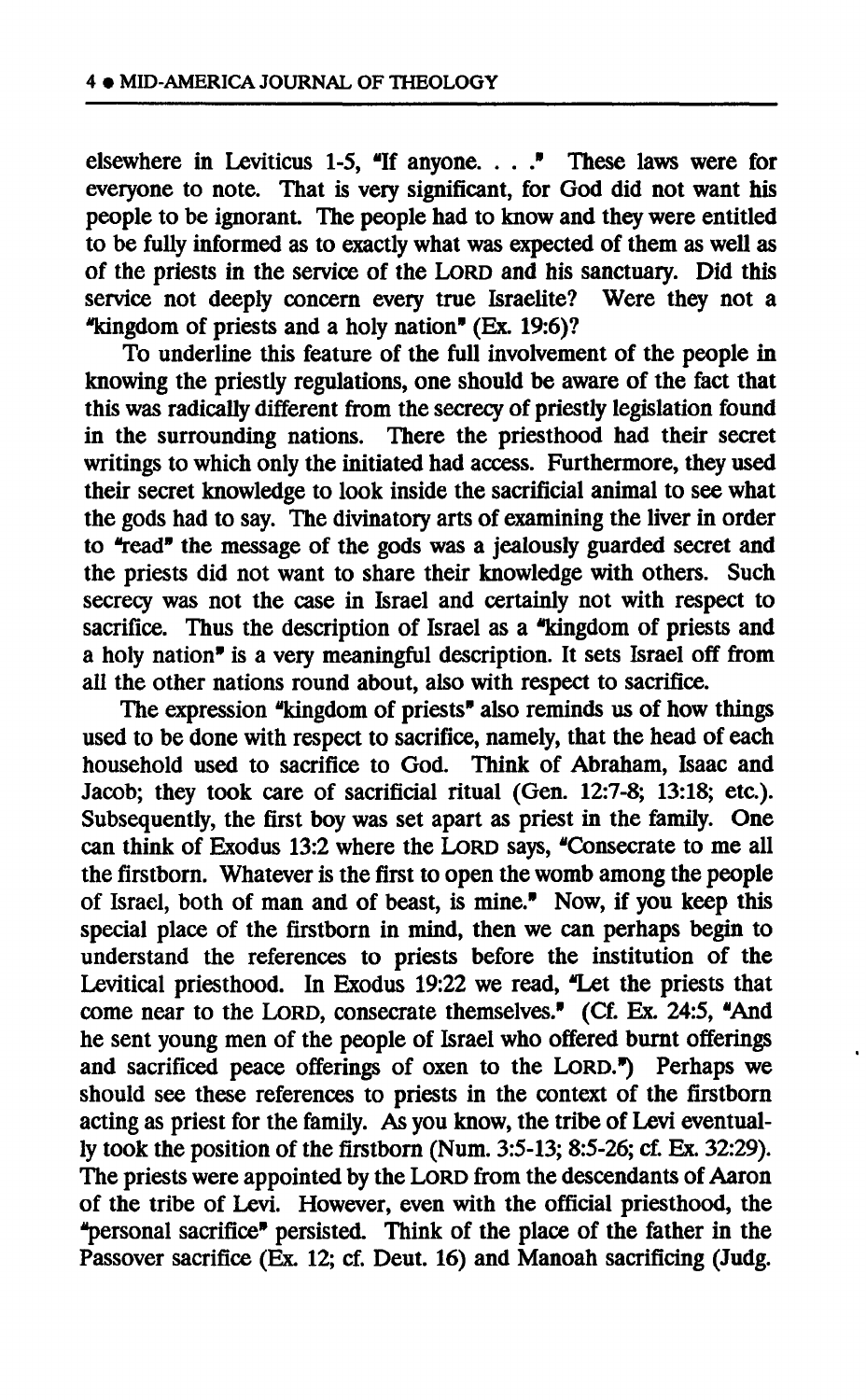**13:16; cf. Ex. 20:22-24; Josh. 8:31; Judg. 20:26; 21:4; 1 Sam. 13:9). It is also significant that the one bringing the sacrifice to the tabernacle and later to the temple had a crucial role. He had to actually slaughter the animal (e.g., Lev. 1:5).** 

**Considering this whole context, it may be significant that the first duty of Levi according to the blessing of Moses (Deut. 33) was not**  sacrifice, but the means of revelation called the Urim and Thummim. Moses said: "And of Levi he said, 'Give to Levi thy Thummim and thy **Urim to thy godly one whom thou didst test at Massah. . . .'" After Moses described the positive contribution of Levi, he said "they shall teach Jacob thy ordinances and Israel thy law; they shall put incense before thee, and whole burnt offering upon thy altar." Sacrifice is mentioned last. That is very significant. If one remembers that sacrifice was closely related to divination in the Ancient Near East, the LORD makes absolutely sure, so to speak, that the means of revelation are kept totally separated from sacrifice. The Urim and Thummim are mentioned first and sacrifice at the very end.** 

# *The theme of holiness*

**The characterization of Israel as a "kingdom of priests and a holy nation" ties in with the major theme of Leviticus where the chief sacrificial regulations are found. This is the theme of "holiness." (Cf. Lev. 20:26, "You shall be holy to me; for I the LORD am holy, and have separated you from the peoples, that you should be mine.")** 

**Leviticus can be divided into two parts.<sup>2</sup> The first part (Lev. 1-16) has as theme how the sinner is to be holy and thus have fellowship with the LORD. The second part (Lev. 17-27) describes how the believer maintains his holiness and fellowship with the LORD. NOW, if you look at Leviticus that way, then you see that even though only the first seven chapters deal specifically with sacrifice, nevertheless sacrifice is an underlying theme through the entire book of Leviticus. Offerings are found in the first seven chapters, priestly mediation by means of sacrifice in chapters 8-10, and then regulations of clean and unclean again involving sacrifices (chap. 11-15). Of course, at the center of Leviticus in chapter 16 is the day of atonement with its sacrifices.** 

**How the believer maintains this holiness is further elaborated in chapters 17-22 where holiness in eating, drinking and the sexual** 

**Cf. for what follows: W. Hendriksen,** *Survey of the Bible* **(4th rev. ed.; Grand Rapids: Baker, 1976), 216.**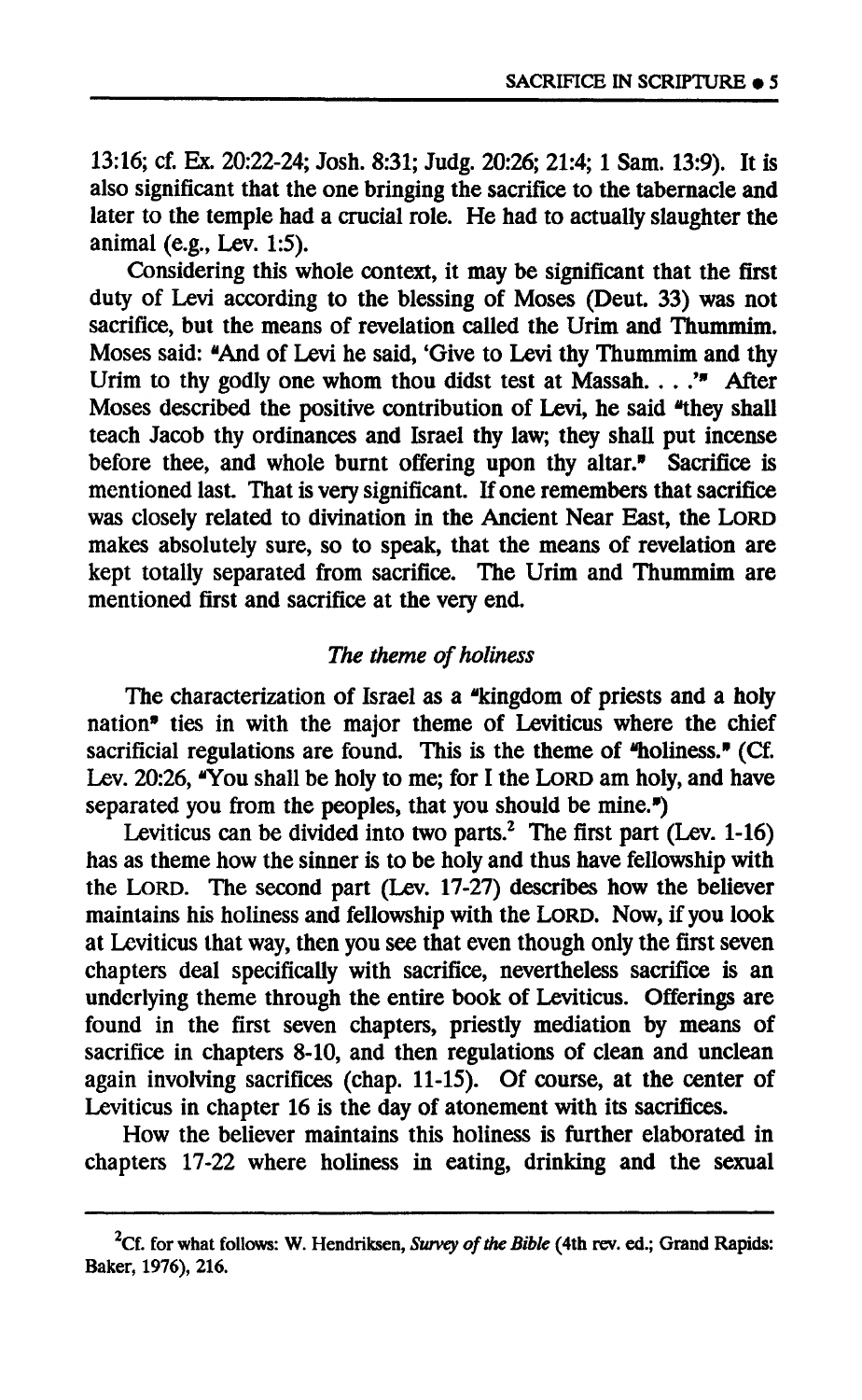**relationship are elaborated and again sacrifices have their place. In chapters 23-27, religious festivals and finally the promises and threats of the covenant are mentioned. So the theme of holiness is very closely related to that of sacrifice. Again it is significant that Israel is known as a "kingdom of priests."** 

**The demand for holiness helps us to understand why Israel was expected to know as much as possible about the priestly tasks and about God's requirements for sacrifice. The task of the Lévites was, therefore, to teach Israel the law of God. The LORD did not want to leave the so called "laity" in ignorance with the "clergy\* ruling over them with no one to check them. That is the way it was in the other nations and it became that way in Israel when that nation did not obey the LORD, but God did not want this situation for his people. For those studying for and for those involved in the ministry of the Word this is an extremely important principle to remember: God's people must be as well informed as possible. This knowledge is crucial for keeping God's people as a "kingdom of priests and a holy nation" (cf. 1 Pet. 1:15-16). As ministers, we must therefore not shrink back from preaching the whole counsel of God, including a book like Leviticus which is often (incorrectly) perceived to be dry and dusty.** 

**Leviticus has something to tell us. Within the context of Leviticus' theme of holiness, we notice two things. In the first place, Israel was to be holy because God dwelt in her midst. Especially in the wilderness**  wanderings this was very much accentuated by the fact that the **tabernacle was right in the middle of the camp. God was close and, therefore, the ministry of reconciliation was needed. This ministry was like an insulating wall around the presence of the LORD, lest Israel be struck down by the Holy One; for God's holiness is awesome. Think of the sin of Nadab and Abihu (Lev. 10:1-7; cf. 24:10-23)! God's wrath against sin has been satisfied in Christ in whom all the sacrifices have been fulfilled. In Christ we too have been made holy, so that as congregation and as believers individually, we are even God's dwelling place and temple (1 Cor. 3:16; 2 Cor. 6:16). The demand for holiness is therefore with us today in its full earnestness.** 

**In the second place, Israel had to be holy over against the iniquity of Canaan and so be protected from this unholiness. It is good to remember that the instruction of Leviticus was given at Mt. Sinai and it was God's intention to bring Israel very soon to the promised land. They needed that instruction in the promised land in order to retain their holiness.**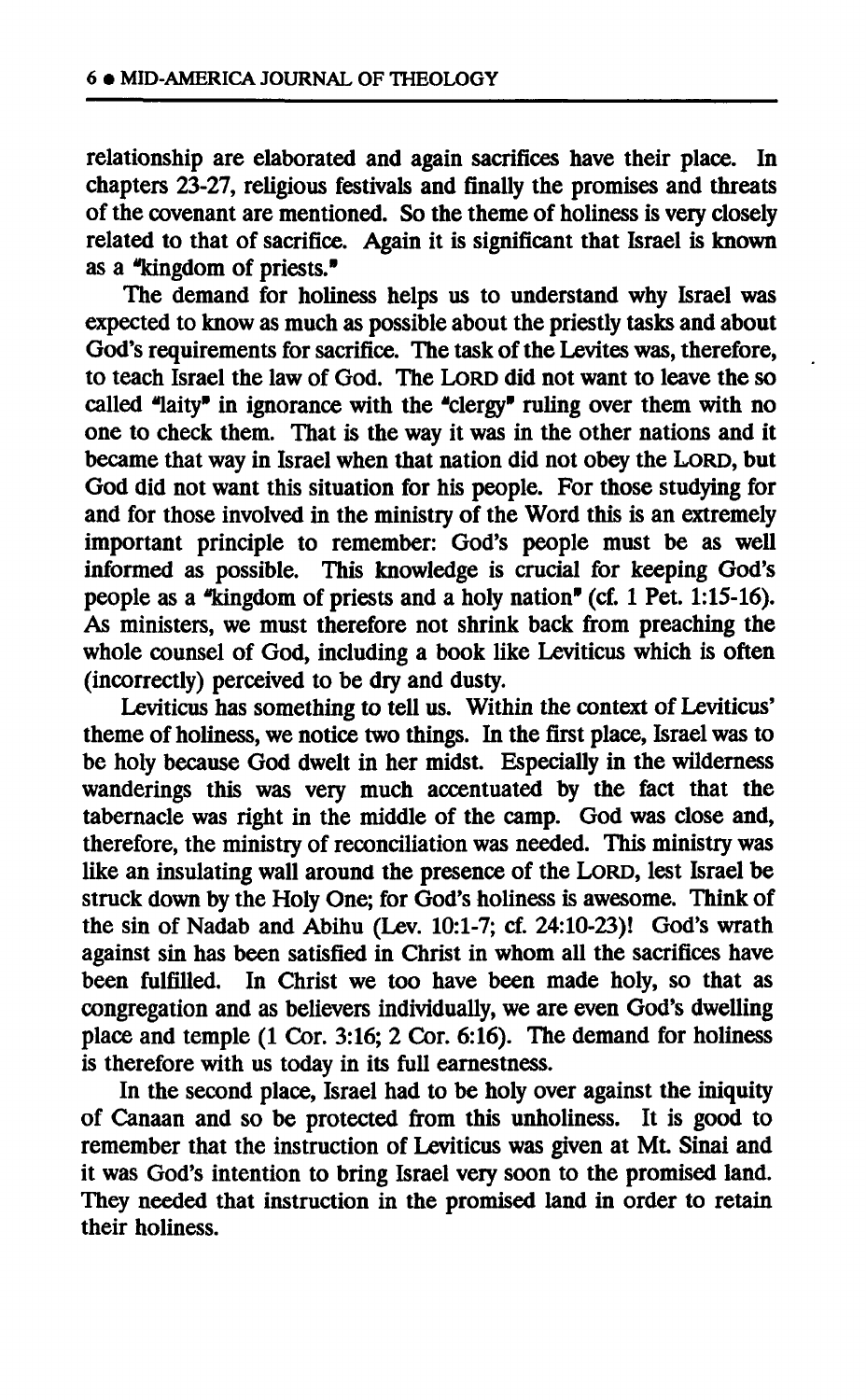**It is clear to us living in the twentieth century that we cannot simply take over the laws of Leviticus. However, the principles of Leviticus hold and that is what makes this such an important and a very exciting book. I remind you of our common confession in the Belgic Confession, Article 25, which reads,** 

**We believe that the ceremonies and symbols of the law have ceased with the coming of Christ and that all shadows have been fulfilled so that the use of them ought to be abolished among Christians,** *yet their truth and substance remain* **for us in Jesus Christ in whom they have been fulfilled.** 

**In the meantime, we still use the testimonies taken from the law and the prophets, both to confirm us in the doctrine of the gospel and to order our life in all honor according to God's will and to his glory.** 

**Of course, Romans 15:4 comes to mind: "Whatever was written in earlier times was written for our instruction, that through the steadfastness and by the encouragement of the Scriptures we might have hope."** 

**The book of Leviticus in describing to Israel how their holiness was to be attained and maintained is foundational for understanding the Old Testament. The old covenant cannot be understood without an appreciation for the sacrifices and covenant demands that undergirded all of Israel's life. Only if the Old Testament and the principles which are detailed in Leviticus are understood can there be a full appreciation of the New Testament and God's work** 

**in Christ and his fulfilling the law. Only then can we also properly understand God's demands for our holiness which include our life before God in society, economic matters, and our worship of him.** 

# *Some General Characteristics of Old Testament Law*

**The first characteristic is the explicitness of Old Testament law. Very little is left unsaid. Sometimes the thought comes up: Could the**  LORD not have left something up to his people? Everything is stipu**lated. There is a reason for it. God is disciplining Israel so that she learns to do exactly as she was told. Perfection is what God demanded and nothing less would do. Israel's way of approaching God, the way Israel brings sacrifices, the kind of sacrifices, everything is precisely delineated. In this way Israel was protected from God's wrath and reminded that God is not man. He is holy. There is no room for man-**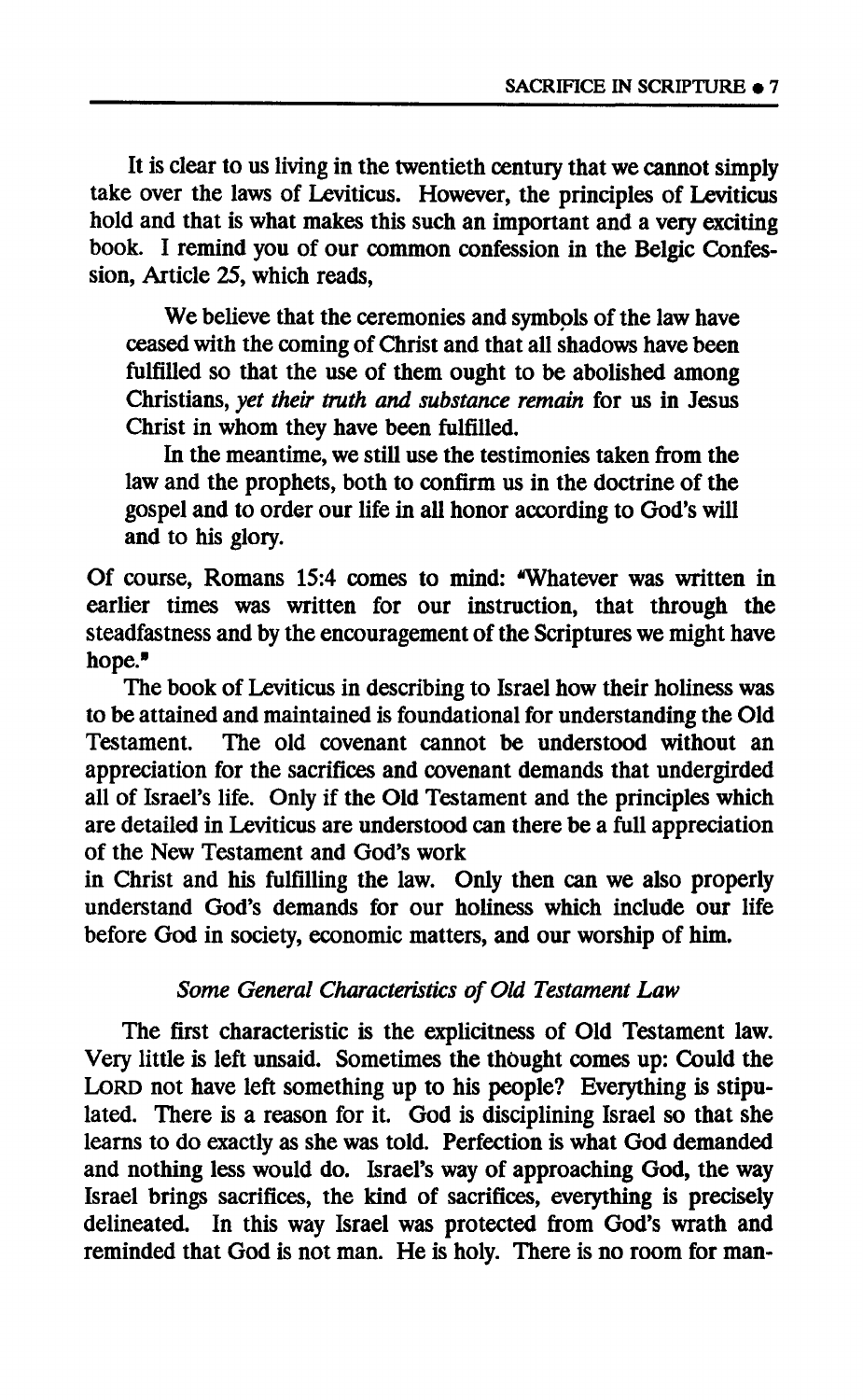**made religion. God says in his Word: this way and no other. These laws are covenant laws and as a covenant people Israel had very specific obligations to God. But Israel could not keep God's will perfectly. For that reason, the Day of Atonement was needed. We today have been set free from all kinds of regulations, rule on rule, law on law. But, our covenant responsibilities weigh all the heavier. We are to be holy to him who as our only high priest offered himself for our sins.** 

**The second general characterization is that the law is a unit. Often the law is broken up into moral law (e.g., the Ten Commandments), the civil law (the Old Testament legislation for society), and thirdly, the ceremonial law (the sacrificial and ritual laws). However, there is no specific indication anywhere in the Old Testament that this division is found there. The law is a unit and therefore you find so called moral laws and civil laws side by side (e.g., Lev. 19:18-19; 20:7-9). This does not mean that distinctions such as these cannot be helpful, but we should be very careful not to divide the law up where Scripture presents a unity. Thus, to say that the moral law is still applicable, but the civil**  and the ceremonial are not, is not really correct. In all law there is **both a temporal element (even in the Ten Commandments: see the fourth commandment regarding the seventh day!) and the enduring demand of God (cf. Art. 25 of the Belgic Confession: "their truth and**  substance remain for us in Jesus Christ<sup>®</sup>). And therefore, we must **accept the entire Old Testament as God's revelation for us, including sacrificial laws. Only, we must distinguish between the temporal element and the enduring demand. The Old Testament must be read in the light of the New Testament and the new situation since Christ's coming. To mention a simple example: in the Old Testament, the**  LORD told his people at harvest time to leave something in the corners **of the fields for the poor. Let them pick it up. The same principle applied to the vineyard (Lev. 19:9-10). But that does not mean that today we have to skip the corners of the fields or that it's wrong to have efficient combines; it simply means that we too must have a social concern for the poor and seek to provide for their needs. That principle remains even though the outward circumstances are totally different.** 

**One final general characterization is that Israel's law is revealed to us so that we can better see and understand the Savior and his work of deliverance. For Christ is the fulfillment and the end of the law (Rom 10:4). What Israel and we cannot do, he did, obeying the law perfectly. He was "foreshadowed by the sacrifices and the other ceremonies of the law" (Heid. Cat., L.D. 16). To put it differently:**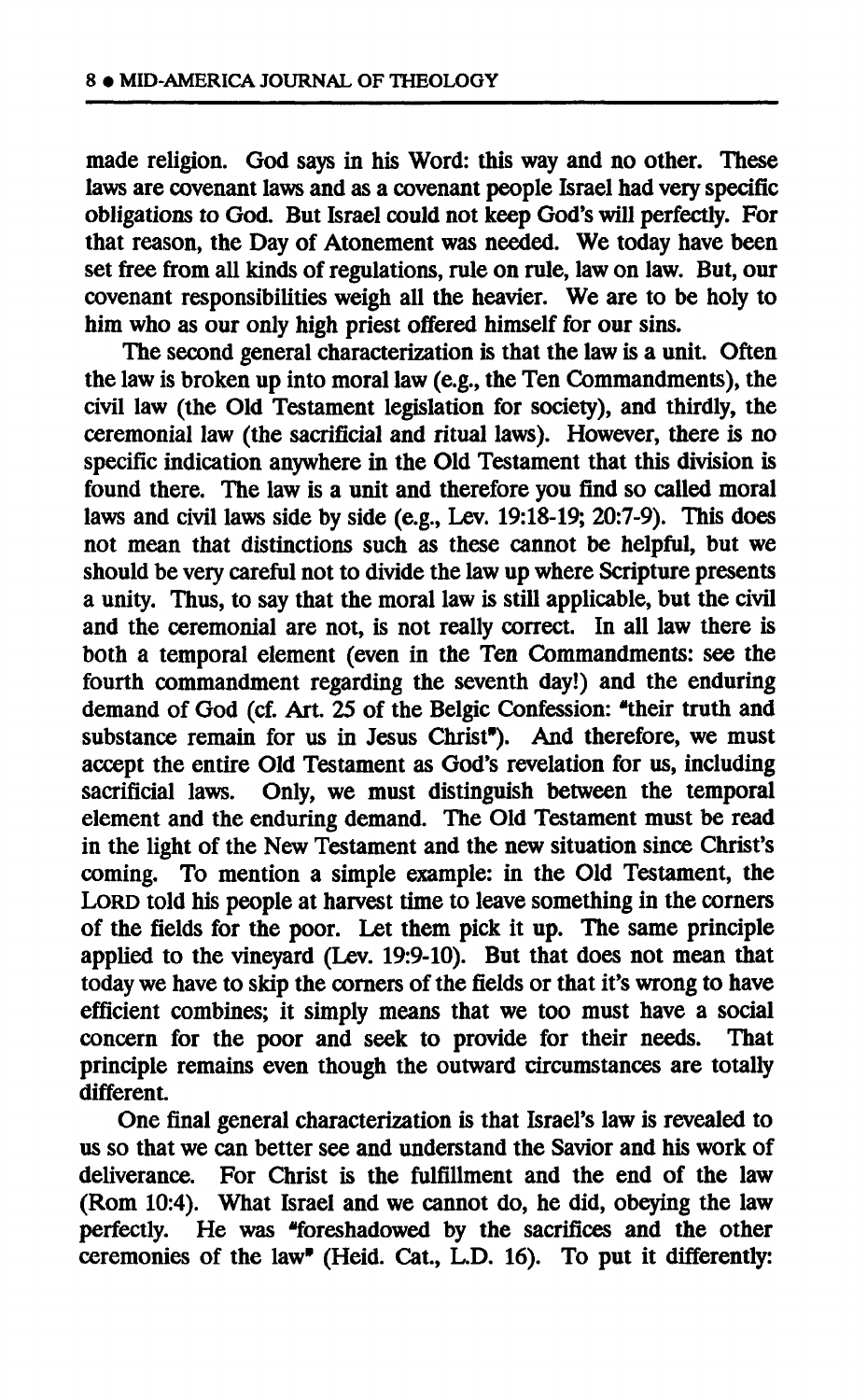**God's law and the so-called handbook on the law (namely, Lev.) teach us how sin was counteracted by the LORD, by way of his ordinances. In this struggle against sin, Leviticus preaches Christ. He is** *the* **means of reconciliation and** *the* **solution for sin. At bottom, that is the enduring significance of Leviticus. It is the book of holiness and sanctification, and of giving oneself to the LORD in sacrifice which points to Jesus Christ.** 

### *Sacrifice*

**It is very difficult for us to imagine how sacrifices dominated and colored the life of God's people. Especially if one lived in Jerusalem one must have been confronted with the reality of sacrifices in a very vivid way. Think only of the smoke and the smell that would linger around town whenever sacrifices were brought. Every morning and every evening a lamb had to be burnt outside the Temple (Ex. 29:38-39). Think of the scent of blood as it was daily cast on the altar. The fact that the altar of the burnt offering had to be kept burning night and day (Lev. 6:8-13) must have made the fresh scent of burning flesh and wood simply part of the environment. Besides the daily sacrifices of a lamb, there were the sin and guilt offerings, as well as other sacrifices that involved burning: sacrifices for fulfilling your vow (1 Sam. 1:3, 21), for cleansing of a leper (Lev. 14), for purification after childbirth (Lev. 12), consecration of a priest (Lev. 8-9), for releasing from a Nazarite vow (Num. 6:13-21). There were many occasions for sacrifice.** 

**What was the reason for all these sacrifices? What was the bottom line? The bottom line is this: these sacrifices were necessary because God wanted to live with his people. In one way or another, all these sacrifices contributed to God's being with Israel in the tabernacle and later in the temple. There are some common features of the many sacrifices that Israel had to make that demand our attention.** 

#### *The life is in the blood*

**The first feature is the shedding of blood. What exactly is the role of blood, as such? A very important passage for our understanding is Leviticus 17:10-13.** 

**If any man of the house of Israel or of the strangers that sojourn among them eats any blood, I will set my face against that person who eats blood, and will cut him off from among his people. For the life of the flesh is in the blood; and I have**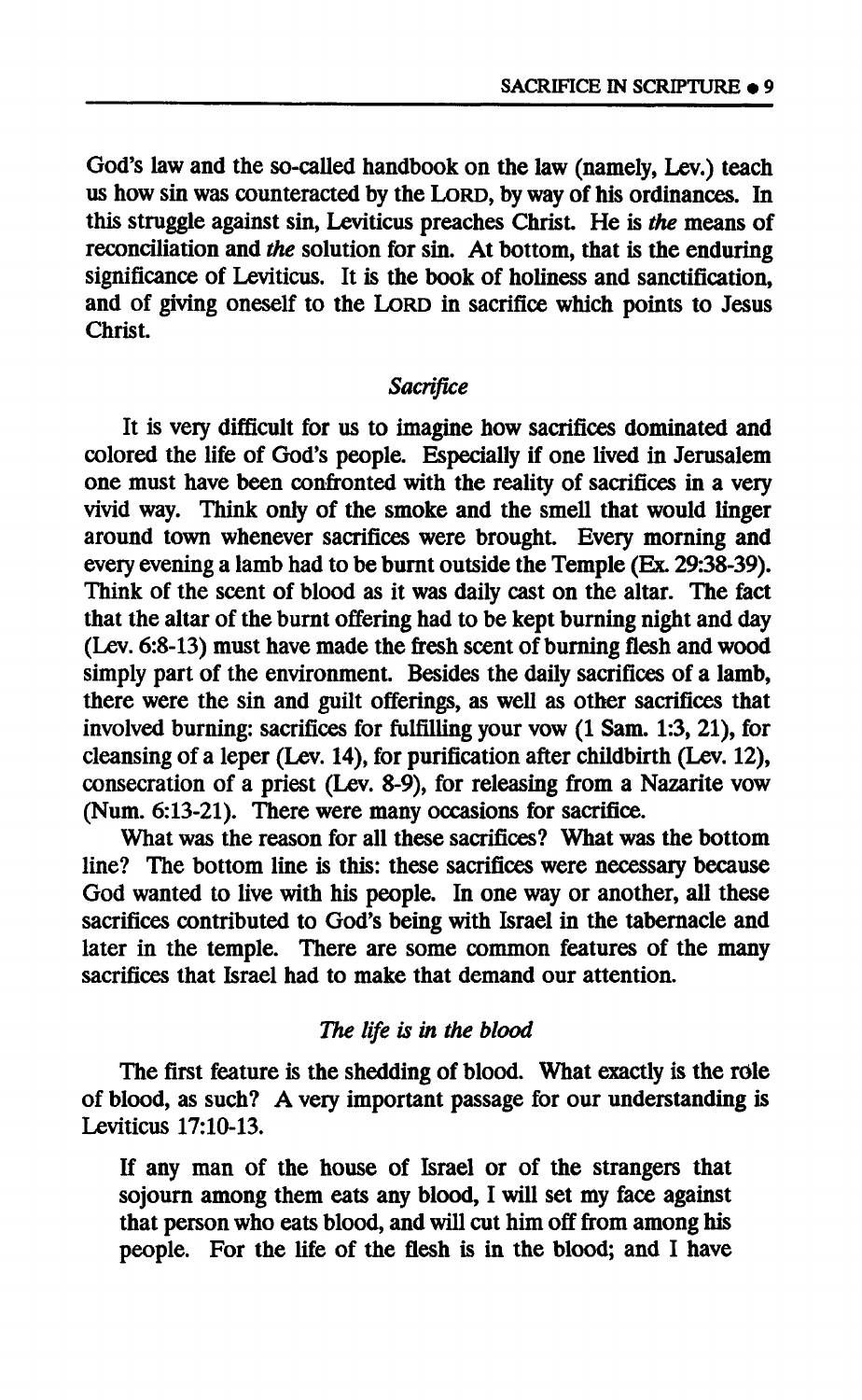**given it for you upon the altar to make atonement for your souls; for it is the blood that makes atonement by reason of the life. Therefore I have said to the people of Israel, No person among you shall eat blood neither shall any stranger who sojourns among you eat blood. Any man also of the people of Israel, or of the strangers that sojourn among them, who takes in hunting any beast or bird that may be eaten shall pour out its blood and cover it with dust (RSV).** 

**The important verse for now is verse 11: "For the life of the flesh is in the blood; and I have given it for you upon the altar to make atonement for your souls; for it is the blood that makes atonement by reason of the life." This message is repeated in the Old Testament, for example, in Leviticus 19:26, Deuteronomy 12:23-25, Ezekiel 33:25. In Hebrews 9:22 we read, "according to the law one may say almost everything is cleansed with blood, and without the shedding of blood there is no forgiveness." Here is the gospel! Instead of demanding man's own life and blood, God, knowing that man would not be able to bear his eternal wrath, provided a substitute life and blood, a substitute in animal blood. Man has sinned, but animal blood is sacrificed.** 

**What is the significance of man's sin in this context? By sinning, man had taken from God the perfect life that God had once given to man to be lived to the glory of the Creator. But, having destroyed that perfect life, man could not give that life in holy obedience. He could not return that life to God in thankfulness. Neither could he pay for his sin by enduring the divine anger. Yet, God's justice had to be**  satisfied. His rule is eye for eye, tooth for tooth, life for life **(Ex. 21:23 25; cf. Gen. 9:6). God, therefore, provided a substitute in the ordained sacrifices, a temporary substitute, for an animal can hardly be expected to pay for man's sin. It is all in anticipation of the coming Christ (cf. Rom. 3:25), for God demands the life blood of man according to his divine justice.** 

**In view of the function of the blood of atonement to atone for Israel and to make this people acceptable to God, and in view of the fact that the blood points to the life of Christ that God demands, one can understand why God so jealously hedged in the matter of blood with commands and prohibitions. This was so from the very beginning. One**  can think here of Genesis 9:4, "Only you shall not eat flesh with its life, **that is its blood.\* The care with which God guarded the blood is evident from other passages as well. If one killed an animal during the desert journey on the way to Canaan, that animal had to be presented**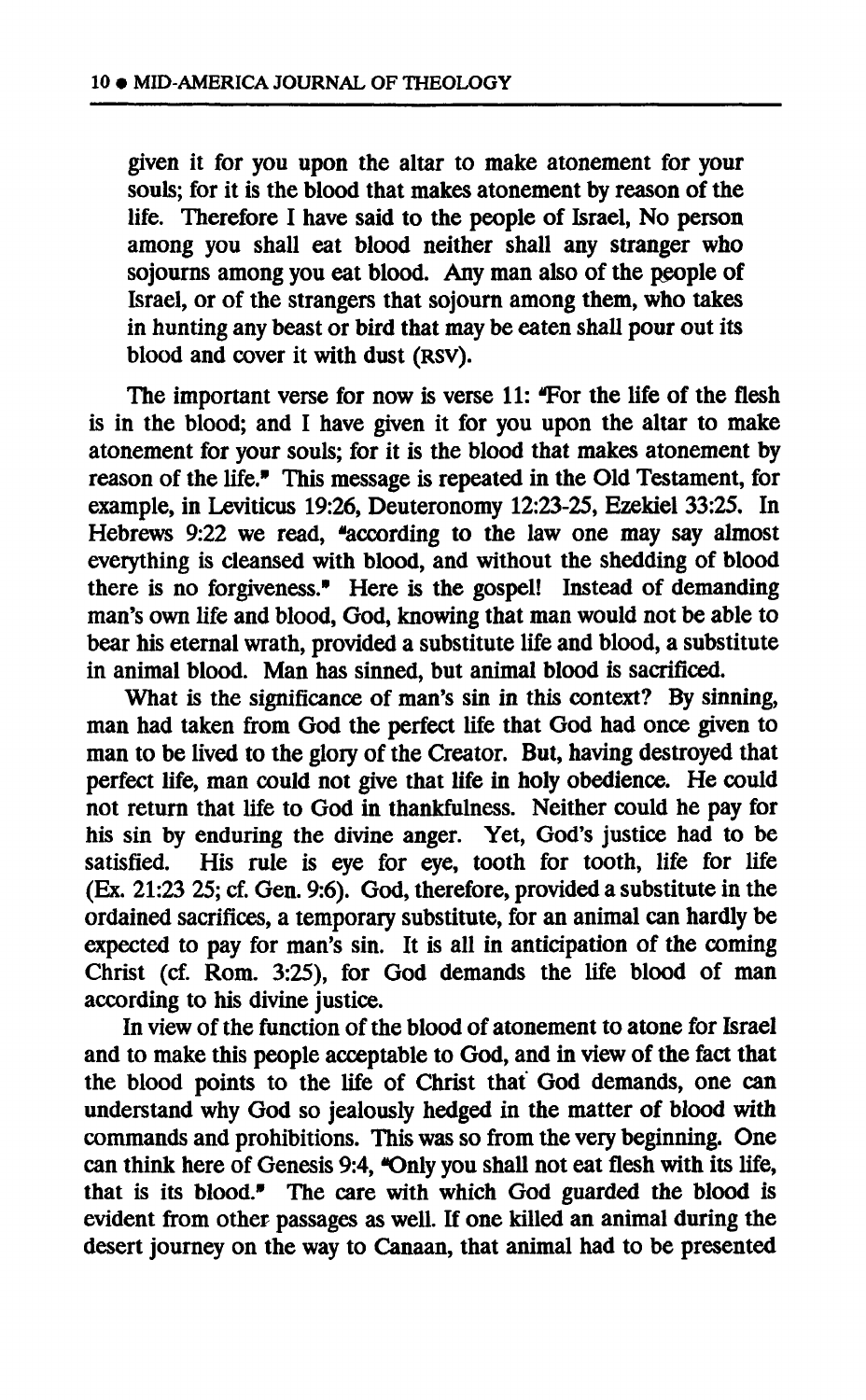**as an offering to the LORD because blood had been shed (Lev. 17:1-9). The blood, the life, belonged to God. Similarly, any animal killed in hunt first had to have its blood poured out on the ground (Lev. 17:13). Thus the blood was safeguarded from desecration. Of course, no one in Israel was to eat blood (Lev. 17:12). One did so only on pain of death (Lev. 17:14). Israel always had to be conscious of the preciousness of blood to God. The blood is the life that God had claimed in his grace as substitutionary atonement for Israel. Blood is life. Death results when you lose your blood. Modern medicine has also seen how the life of a body is literally carried in its blood. God demanded that blood of the animals very jealously for himself and according to his mercy and justice he demanded it as a substitute until the perfect sacrifice should come. We cannot begin to imagine how many sacrifices were brought during Israel's history before the coming of Christ, but it staggers the imagination; it was all for God and it still was not enough to cover justly one sin.** 

**It should be noted, that also the prohibition not to drink blood set Israel separate from the nations round about. There was an idolatrous practice of eating or drinking the blood of animals in order to get in contact with the invisible realm of the gods and spirits. In this way one became much more powerful, especially in battle. God's people were not to engage in such activity and also for this reason they were prohibited from drinking blood (e.g., Lev. 7:26; cf. Zech. 9:7).<sup>3</sup>**

**Leaving the Old Testament behind, we now move on to the New Testament. When our Savior was crucified on Golgatha,** *the* **sacrifice was brought and** *the* **lifeblood was shed (Rom. 5:6-11). As the Lord Jesus said at the last supper: This is my blood of the covenant, which is to be shed on behalf of many for the forgiveness of sins" (Matt. 26:28). With Christ's crucifixion, sin was now officially atoned for (cf. Rom. 3:25). The letter to the Hebrews is full of this central fact. See, for example, the well-known passages of Hebrews 9:11-14, and Hebrews 10:1-4, 11-14.** 

**And now, in view of Christ's perfect sacrifice, the Old Testament prohibition not to eat or drink blood must be seen in the light of the**  words of our Lord in John 6. Jesus said, "Truly, truly I say to you, **unless you eat the flesh of the Son of Man and drink his blood, you** 

**<sup>3</sup> See, e.g., B. Kedar-Kopfetein, in** *TDOT* **III, 246-247; Noordtzij,** *Leviticus* **(Grand Rapids: Zondervan, 1982); W. R. Smith,** *The Religion of the Semites* **(New York: Meridan Books, 1956), 313, 338, 619.**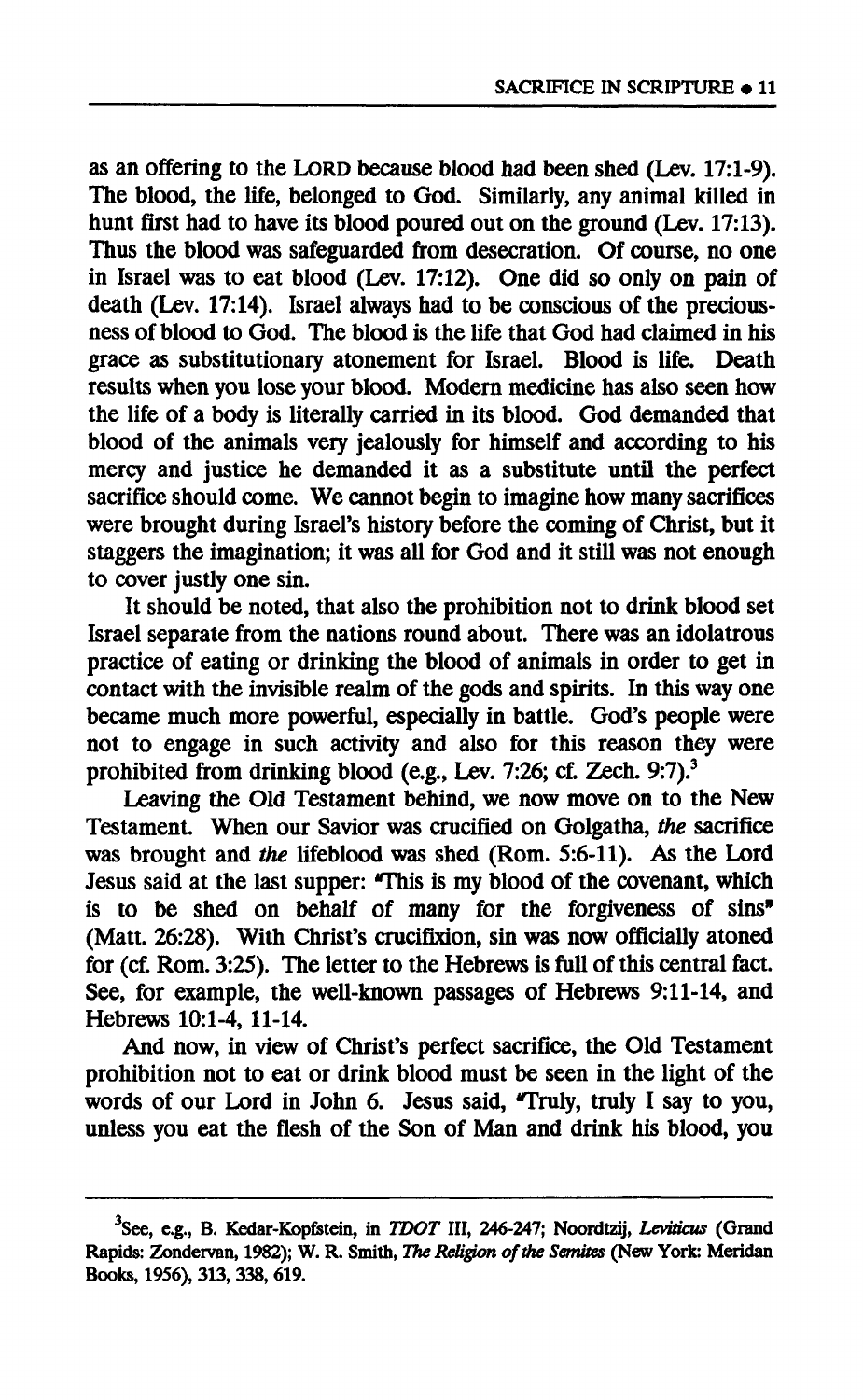**have no life in yourselves" (v. 53). Can you imagine what the Pharisees must have thought? They must have recoiled in horror. Then Jesus went on and said,** 

**He who eats my flesh and drinks my blood has eternal life; and I will raise him up on the last day. For my flesh is true food and my blood is true drink. He who eats my flesh and drinks my blood abides in Me and I in him (John 6:54-56).** 

**Even the disciples had difficulty accepting these words (John 6:60, 66) and to the unbelieving Jews they were sacrilegious. They would plot to kill him. As believers, we today may consider these words of our Saviour also in the context of the Old Testament, and realize the singular privilege we have in being able to share in that one sacrifice of Christ by indeed eating his flesh and drinking his blood by the mouth of faith. It is clear from John 6 that this eating and drinking is not a literal eating and drinking, but is an eating and drinking with the mouth of faith. (The eating and drinking is within the context of believing, John 6:35, 40.) It is also apparent for those who knew the Old Testament that blood is life (Lev. 17:11). Thus, the meaning of Christ's word is clear. True life can only be found in Christ and therefore one must appropriate him. Then man can give that new life to God. For, God still demands the life he gives, and he gives it now in Christ. Through the Spirit of Christ we are able to give to him, as a sacrifice of thanksgiving, that perfect life given in Christ. And so in Christ, we can fulfill the Law.** 

### *Implications for today*

**We today stand differently over against the prohibition of eating blood than Israel did. We know Christ. But how differently do we view the prohibition to ingest blood? Do we today have to keep the injunction of Leviticus 17:10, 12 and Genesis 9:4? The majority of people answer negatively, since this is part of the shadow pointing to Christ. These prohibitions were to remind God's people of God's holy jealousy for the life and blood. God had a divine right to it in his holy justice. But after the coming of Christ, it doesn't matter.** 

**But what about Acts 15? In Acts 15 the Apostles decided, among**  other things, that the people had to "abstain from things sacrificed to **idols and from blood and from things strangled and from fornication. If you keep yourselves free from such things you will do well" (Acts 15:29). What does this ruling mean? It meant that the Gentile**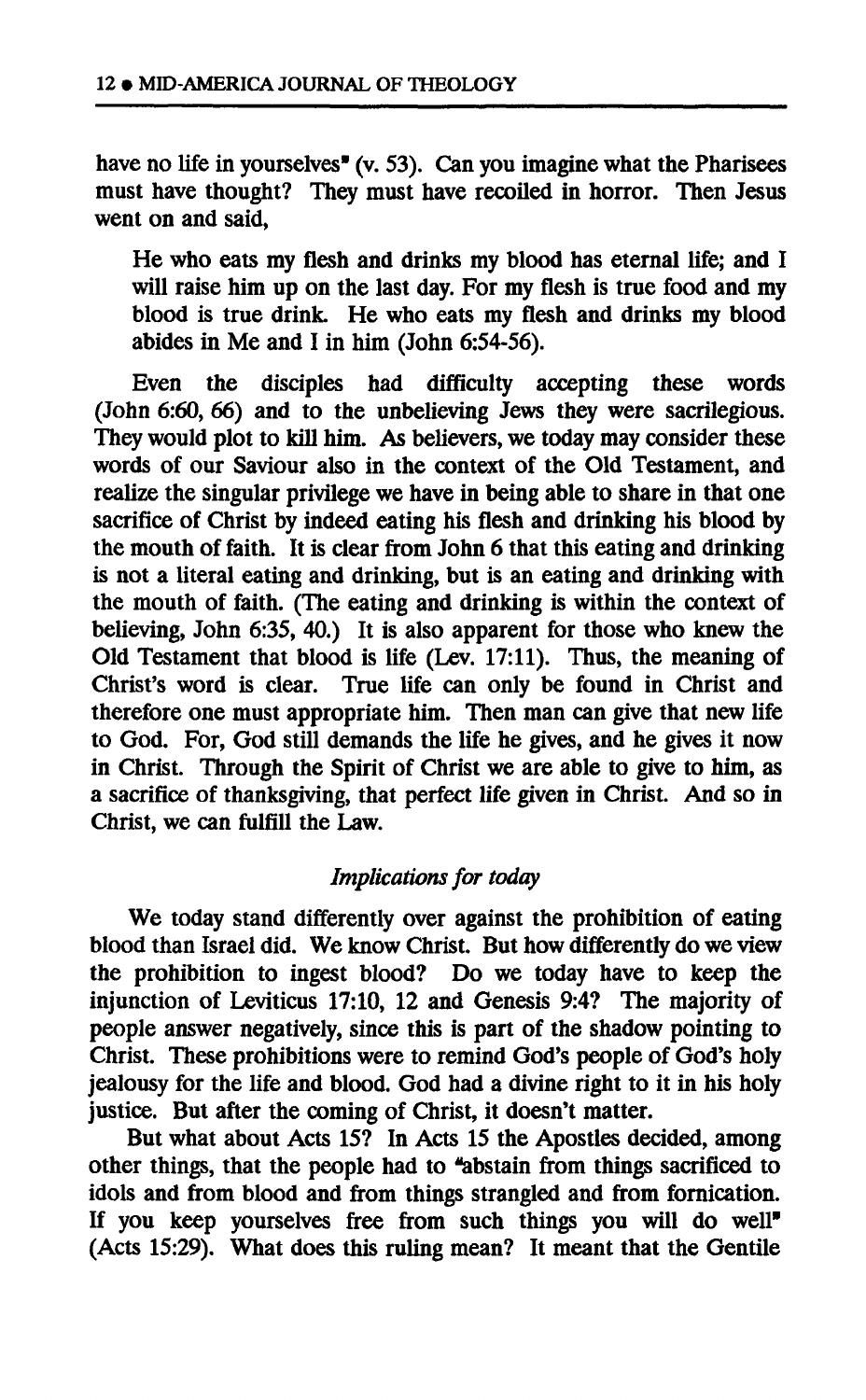**believers had to make a complete break with paganism. That's the first prohibition: "Abstain from things sacrificed to idols." But what about the second and third prohibition (abstain from blood and from things strangled)? There are two basic views.** 

**Some say that these bans were added to placate the Jews. After all, the ban on consuming blood was so deeply ingrained in the Jews that it simply would not have worked if Gentile Christians had been allowed to eat blood while Jewish Christians abhorred that kind of thing.<sup>4</sup> In this context, the principles of Romans 14 are often invoked. There we**  read that "One man has faith that he may eat all things, but he who is **weak eats vegetables only. Let not him who eats regard with contempt him who does not eat, and let not him who does not eat judge him who eats, for God has accepted him\* (Rom. 14:2-3). Thus the second and third prohibitions of Acts 15 were a kind of compromise. Another example of such compromise is given in Acts 21 where Paul submitted to a ritual of purification to avoid giving offense.<sup>5</sup>**

**On the other hand, there is something to be said for the need to continue to abide by the prohibition of consuming blood found in Leviticus 17 and Genesis 9. It can be argued that although the symbolic meaning of Leviticus 17 has been fulfilled in Christ, yet there is more here. There is also a general respect for that which belongs to God, namely, blood—the lifeblood. The life is the LORD'S, also of animals; and, therefore, this command not to eat blood had been given to Noah within the context of protecting man's life and man's blood (Gen. 9:4, 6). For that reason, this prohibition applies to all men generally. Thus, the church has maintained the ban of Acts 15 for Gentile Christians. There appears to be no record anywhere in the history of the church of this prohibition ever having been put aside. There is, however, specific evidence from Eusebius** *(Ecclesiastical History,* **V.1,26) that the prohibition was observed in A.D. 177 in the Rhone valley, and from Tertullian** *(Apology,* **9,13) that this rule was in force in North Africa at the end of the second century. Near the end of the ninth century King Alfred of England even included the prohibition of Acts 15 in the preamble to his law code.<sup>6</sup> In light of** 

**See, e.g., S.G. de Graaf,** *Promise and Deliverance* **IV (Jordan Station, ON: Paideia Press, 1981), 199.** 

**<sup>5</sup>For this line of reasoning see, e.g., J. Calvin,** *Genesis* **(Grand Rapids: Eerdmans, 1948), 293-294; G.J. Wenham,** *Leviticus* **(NICOT; Grand Rapids: Eerdmans, 1979), 247.** 

 ${}^{6}$ For these and other references, see E. Haenchen, *The Acts of the Apostles* (Oxford: **Blackwell, 1971), 471-472; F. F. Bruce,** *The Book of the Acts* **(NICNT; Grand Rapids:**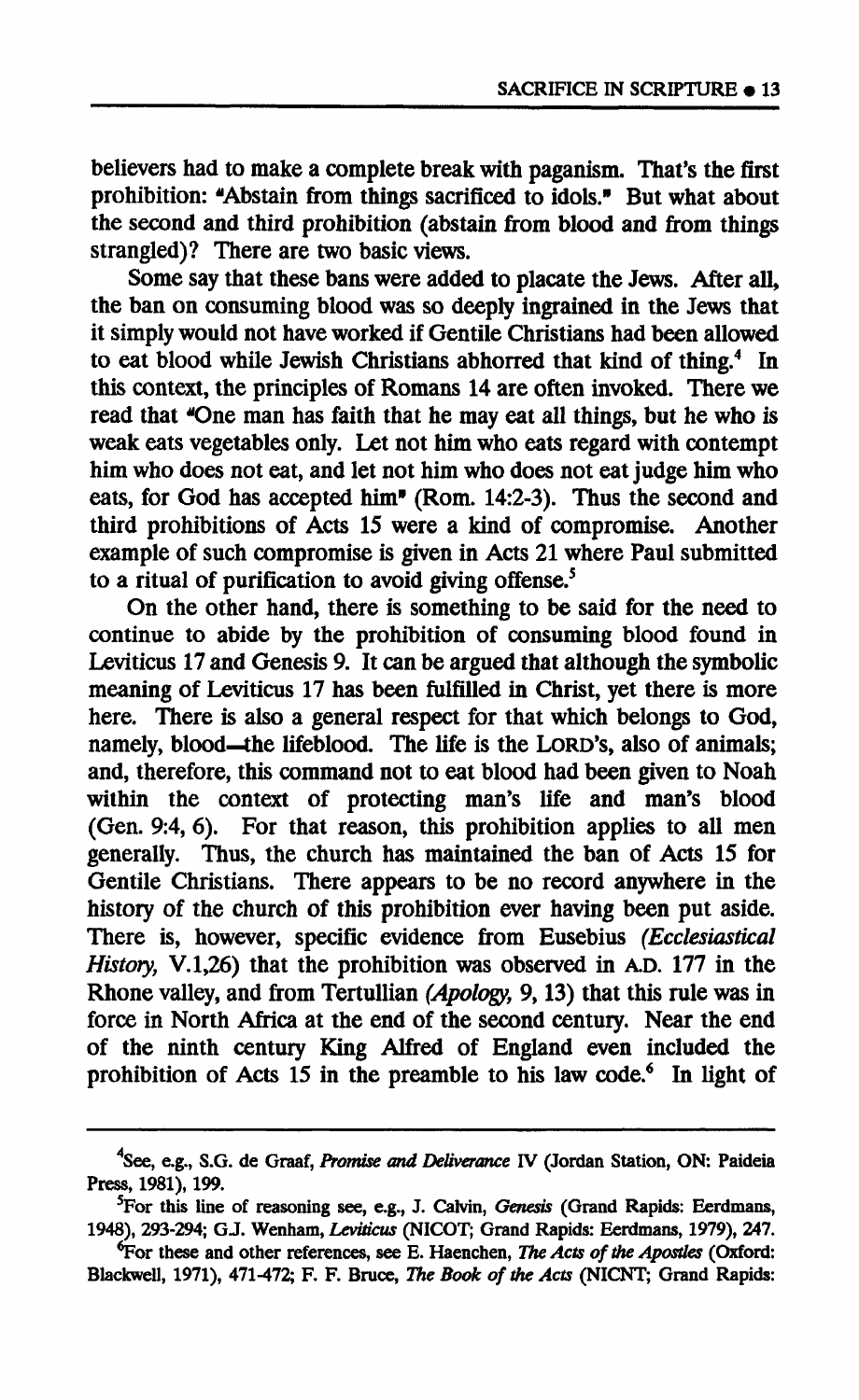**these arguments, some believe that we too must maintain this prohibition.** 

**Of the two views, the one arguing for retention of the prohibition seems to be the most convincing. The prohibition is already found in Genesis 9:4 ("you shall not eat flesh with its life, that is, its blood"). Now if we relativize Genesis 9:4, what about the other injunctions such as found in Genesis 9:5-6 in which God demands a reckoning for blood shed? Must we also say that the words "whoever sheds the blood of man, by man shall his blood be shed\* (v. 6) no longer apply? But were these words not spoken as a general rule for all mankind by being addressed to Noah at the beginning of the post-flood world? Similarly, do the words \*be fruitful and multiply" not retain their validity (w.1,7; cf. Gen. 1:28)? It is thus difficult to justify the extraction of one verse respecting blood (v. 4) and say that it is no longer of binding power, while the remaining injunctions are said to remain in force.** 

In practical terms, the real consequences of maintaining the **prohibition of eating blood are limited. The above serves only as an illustration of approaching Levitical law today. In our society practically all meat is drained of blood and preservatives are injected. It is, however, unfortunately becoming more common to read reports in the papers of the drinking of blood in Satanic rituals.<sup>7</sup> Satanism is on the rise and the prohibition of ingesting blood can be used against it.** 

# *The use of blood*

**How is the blood handled in the bringing of sacrifices? Very briefly, in the case of the burnt offering (Lev. 1:5, 11), the peace offering (Lev. 3:2, 8, 13), and the guilt offering (Lev. 7:2), the blood was splashed or poured on** *(bv* **pit) the altar.<sup>8</sup>**

**In the case of the sin offering, other procedures were followed and the blood was handled differently. When a priest had sinned, the blood was sprinkled in front of the veil of the sanctuary before the Holy of Holies (Lev. 4:6), smeared on the horns of the altar of incense (Lev. 4:7), and the remainder of the blood was poured at the base of the altar of burnt offering (Lev. 4:7; see also Exod. 29:12). The close** 

**Eerdmans, 1954), 315-316.** 

<sup>&</sup>lt;sup>7</sup> See, e.g., J. Heerema, "Satanism: Kneeling at the Wrong Feet," *The Banner*, Oct 23, **1989, 6-7.** 

**<sup>8</sup>On the meaning of p\*1î,see N. Snaith, "The Sprinkling of Blood,\*** *Expository Times*  **82 (1970-71), 23-24.**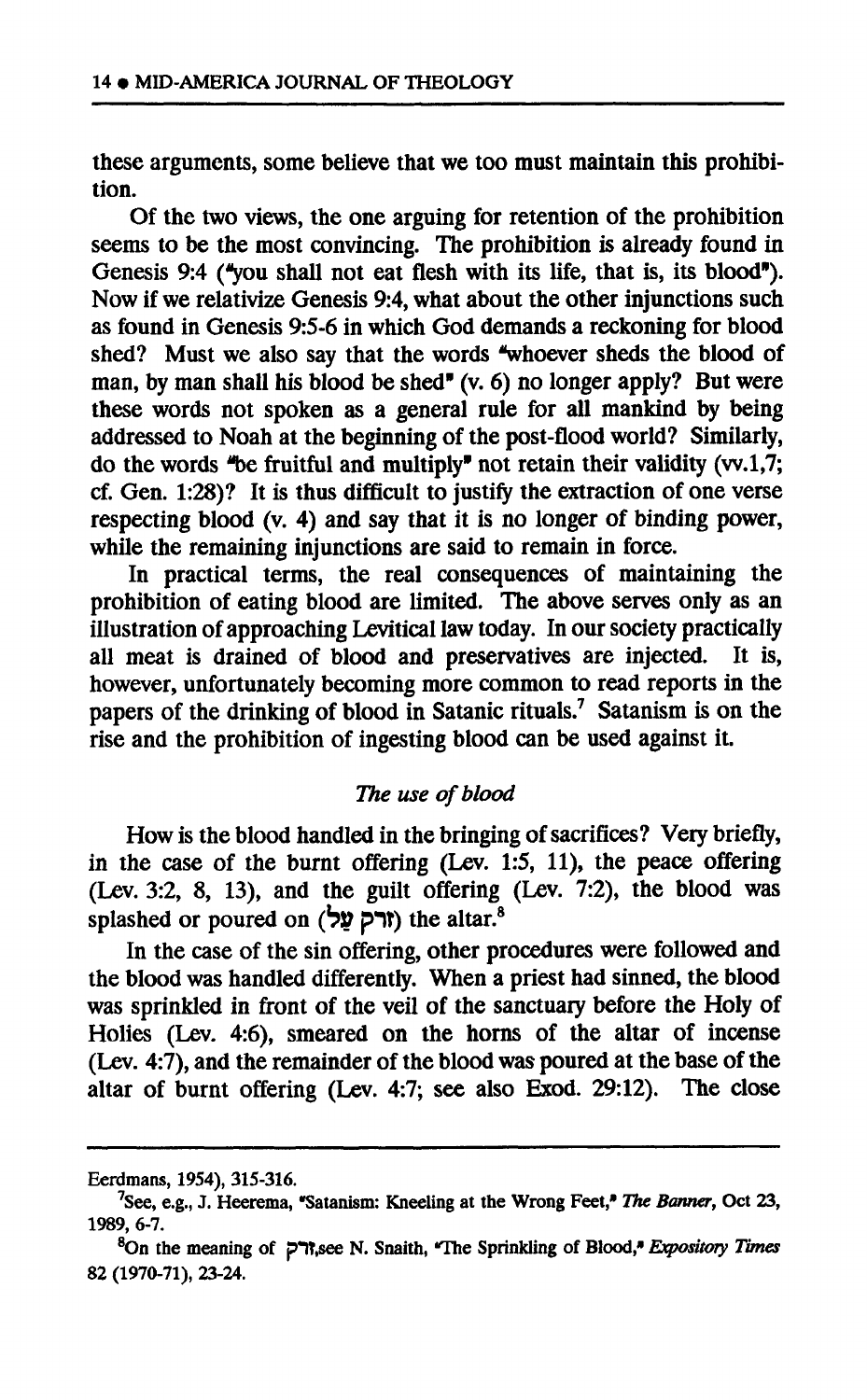**association of the blood "before the LORD" (before the veil) and the altars indicates the atoning significance of the blood (cf. Lev. 17:11; 9:9). So a substitute or a covering for sin was made before the LORD. There were variations on the above for the sin of an Israelite, a ruler, or the whole congregation (Lev. 4). On the Day of Atonement, the blood was actually sprinkled in the Holy of Holies, on the mercy seat, when atonement was made in this climax of the service of reconciliation (Lev. 16). As is clear from the passages referred to, it was the responsibility of the priests to handle the blood for the reconciliation between God and man.** 

### *The blood of the covenant*

**In conclusion, one additional point should be mentioned. The significance of the shedding and the sprinkling of the blood by the priests in the tabernacle can be seen very clearly in the one-time ceremony of covenant ratification at the foot of Mt. Sinai before there was a tabernacle.** 

**Exodus 24 recounts how the people responded to God's covenant in a positive way. They said, "All that the LORD requires of us we will do" (Ex. 24:3). Then Moses built an altar of twelve pillars according to the number of the tribes of Israel (v. 3). Sacrifices were made. Blood was poured on the altar. There was the atonement for sins. The blood had been shed and applied to the altar. But there's more. The book of the covenant is read in the hearing of all Israel and again they affirm their intention to obey. Then "Moses took the blood and threw (pit) it over the people. And he said, 'Behold, the blood of the covenant which the LORD has made with you in accordance with all these words."<sup>1</sup> Blood, probably thinned with water and applied with a branch of hyssop, was scattered over them. Try to imagine yourself below the smoking Sinai, being part of God's people there, witnessing the blood being poured on the altar, affirming twice that you are going to do what God says and then having applied to you that blood as it is thrown over the multitude. Atonement was applied to Israel. Their sins were covered and the people reckoned as clean. In this way, the allegiance that Israel swore by saying "yes" in the presence of God was a blood oath.** 

**It is also this momentous event that lies behind much New**  Testament understanding of blood. For example, the phrase, "the **blood of the covenant" was used by Moses in Exodus 24 of the blood he applied to the people. This phrase, "the blood of the covenant,"**